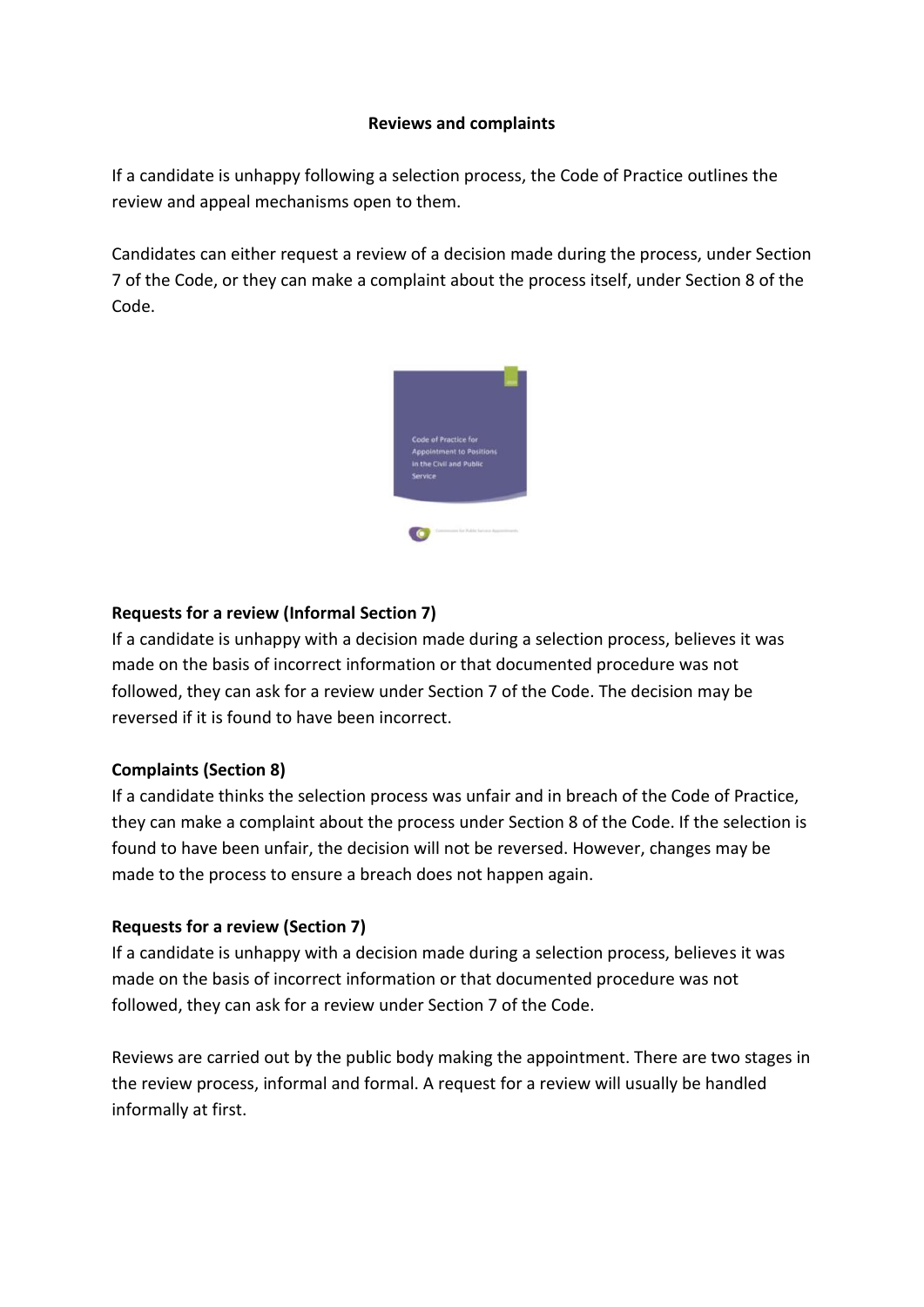

A candidate must ask for an informal review within **five working days** of being told of the original decision. If there has been an error, this will give the public body time to take corrective action without delaying the appointment. However, a public body is not obliged to stop a selection process if asked for a review.

On receipt of a request, the public body will appoint an informal reviewer. This should be someone with a connection to, and good understanding of, the whole selection process. This will usually be someone in the HR unit.

The informal review stage may often involve a telephone conversation or a meeting between the reviewer and the candidate. This will give them an opportunity to:

- Discuss in greater detail why they believe the decision was incorrect
- Talk about the procedures followed and the information that was assessed during the process

 Consider whether the candidate thinks the decision was incorrect, having been provided with more information

On foot of a preliminary examination of the available evidence the reviewer will establish whether, in their opinion, the original decision should be upheld. The public body will then decide if any action needs to be taken.

If a candidate is not happy with the outcome of the informal review, they can ask for a formal review. A candidate must make this request within **five working days** of the outcome of the informal review.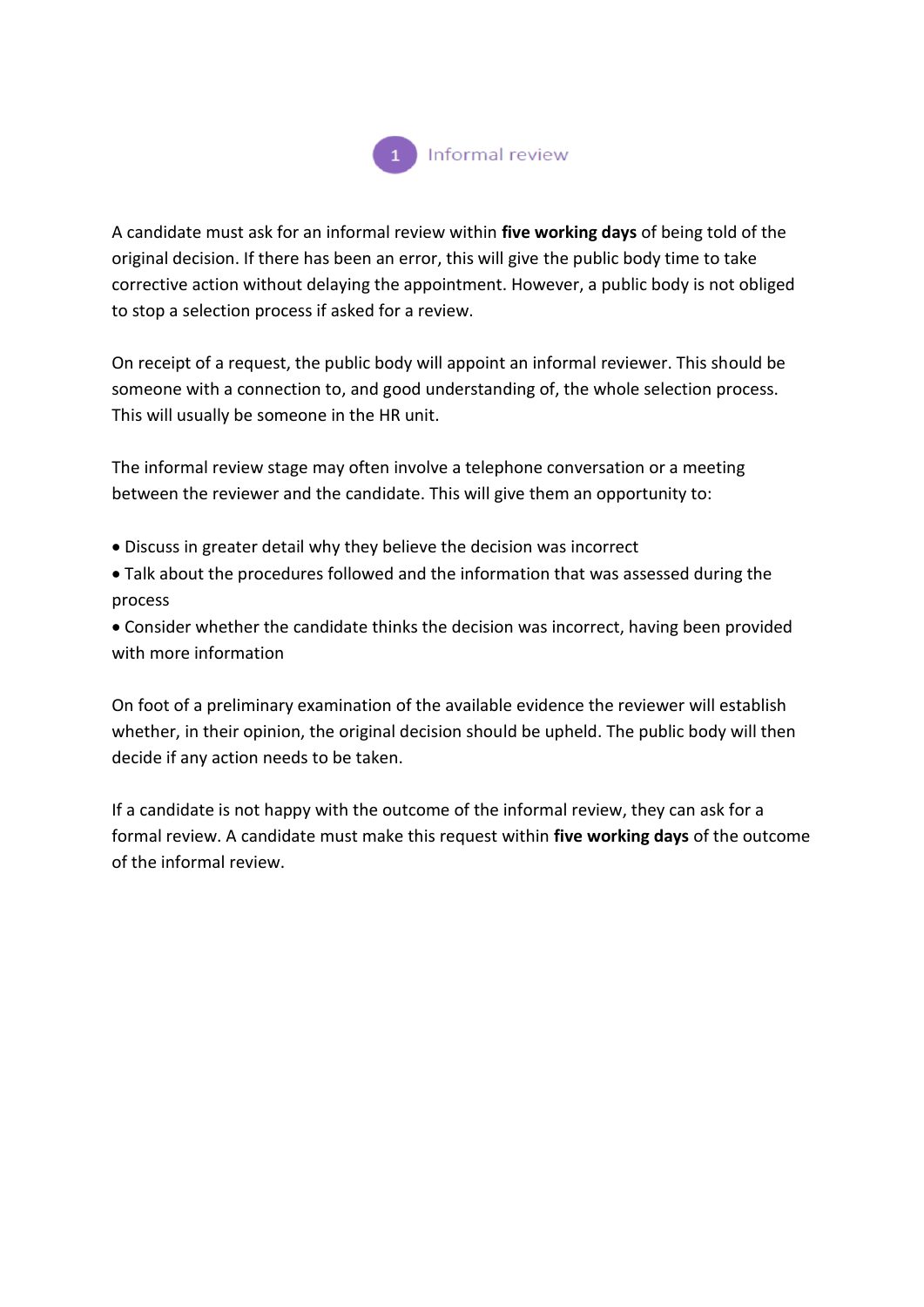

A candidate must ask for a formal review within **five working days** of being informed of the original decision. If they have already asked for an informal review, they must request a formal review within **five working days** of the outcome of the informal review.

The public body will then appoint a formal reviewer. This should be someone independent, with no connection to the selection process. They will carry out a thorough examination of all of the information available. They will also meet with members of the selection board, where relevant, to discuss aspects of the process or the decision made.

The formal reviewer will decide if the original decision should be upheld. The decision will be outlined in writing and issued to the HR unit in the first instance. The public body will then decide if any further action needs to be taken.

The candidate should be issued with a copy of the formal reviewer's decision, along with any additional information on the next steps, as required.

# **Timeframes**

The timeframes for asking a public body for a review are as follows:

 Candidates must ask for an informal review within **five working days** of the selection decision

 Candidates must ask for a formal review within **five working days** of the informal review decision, or ten working days of the original selection decision

 The public body should give candidates the formal review decision within **twenty-five working days** of receiving their request

If a candidate makes a complaint outside of these timeframes, they may be refused.

The timelines outlined in the Code are intended as a guidance for public bodies. The Commission accepts and understands that organisations may not be operating to these exact timings and may develop complaint mechanisms and processes that work best for their candidates and business needs. The Commission does however, expect that all candidates have the opportunity of timely access to complaint mechanisms and natural justice.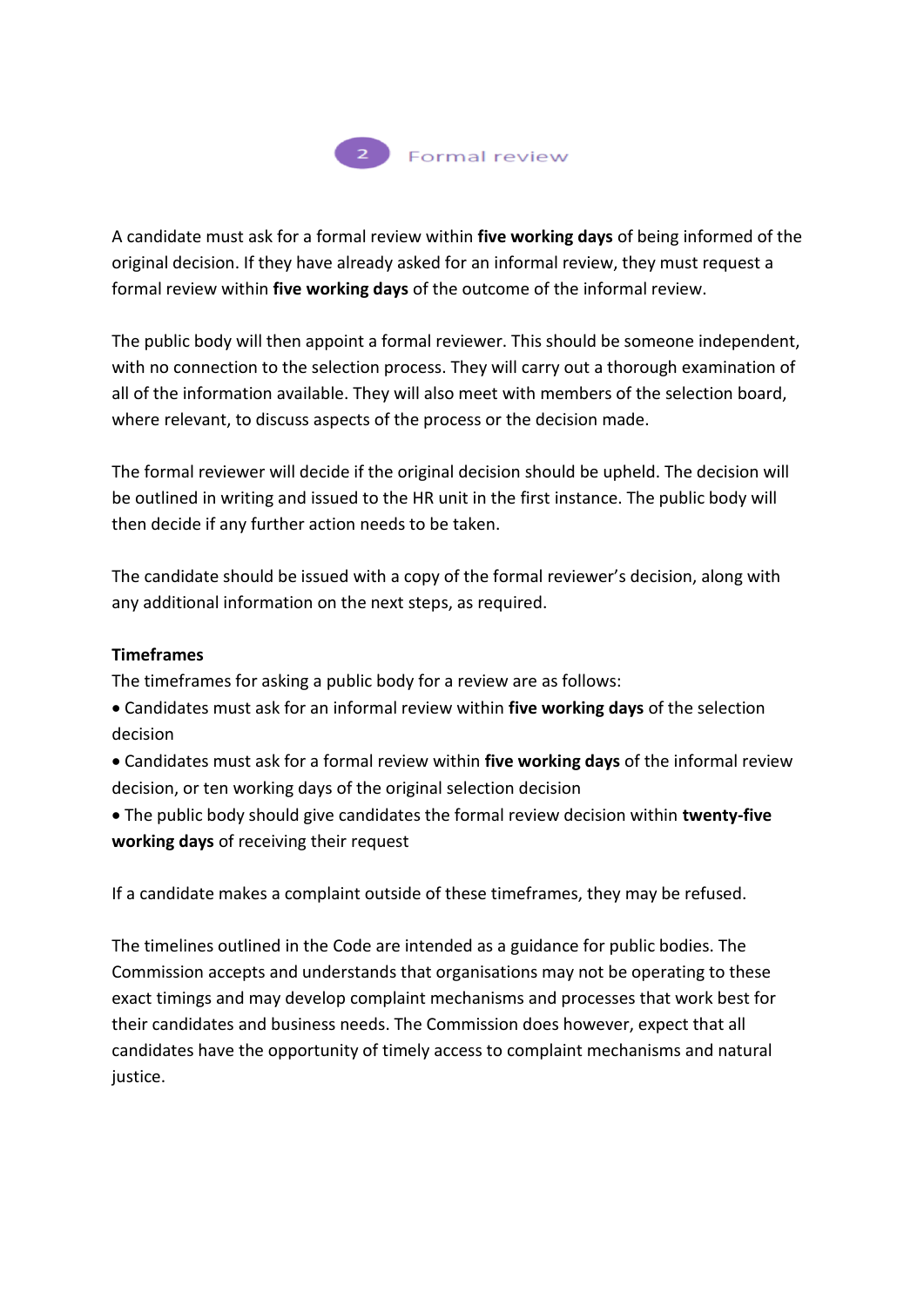# **Role of the reviewer (section 7)**

### **Informal reviewer**

When a request for a review is received, the role of the informal reviewer is to determine whether, in their opinion, the original decision was made appropriately, on the basis of correct information and in line with documented procedure.

The role of the reviewer is not to reassess or remark the candidate, but rather to establish whether any errors occurred during any part of the selection process.

The informal reviewer should be someone who had a close connection to, and good knowledge of, the selection process, however was not directly involved in the decision making process. This will normally be a member of the HR unit, who was involved in the organisation of the process.

The informal review is largely a desk-based examination of any readily available information. This should include an examination of the candidate's recruitment file. Depending on the nature of the request, this may include (but is not confined to) consideration of:

- Internal procedures
- Job notice
- Guidance issued to candidates
- Interview notes
- Scoring sheets
- Assessment mechanisms
- Guidance issued to board members
- Application forms
- Marking/feedback sheets

Note - the role of the informal reviewer is not to reassess or remark the candidate. The role of reviewer is to establish, on foot of the available information, whether he/she considers:

- 1. The procedures set out for the selection process were followed correctly
- 2. The original decision was made on the basis of correct and full information
- 3. The original decision was made appropriately

In addition to this, the informal review is considered an avenue for candidates to be provided with additional information and clarification on the decision making process in their case. This is to help them understand the decision reached.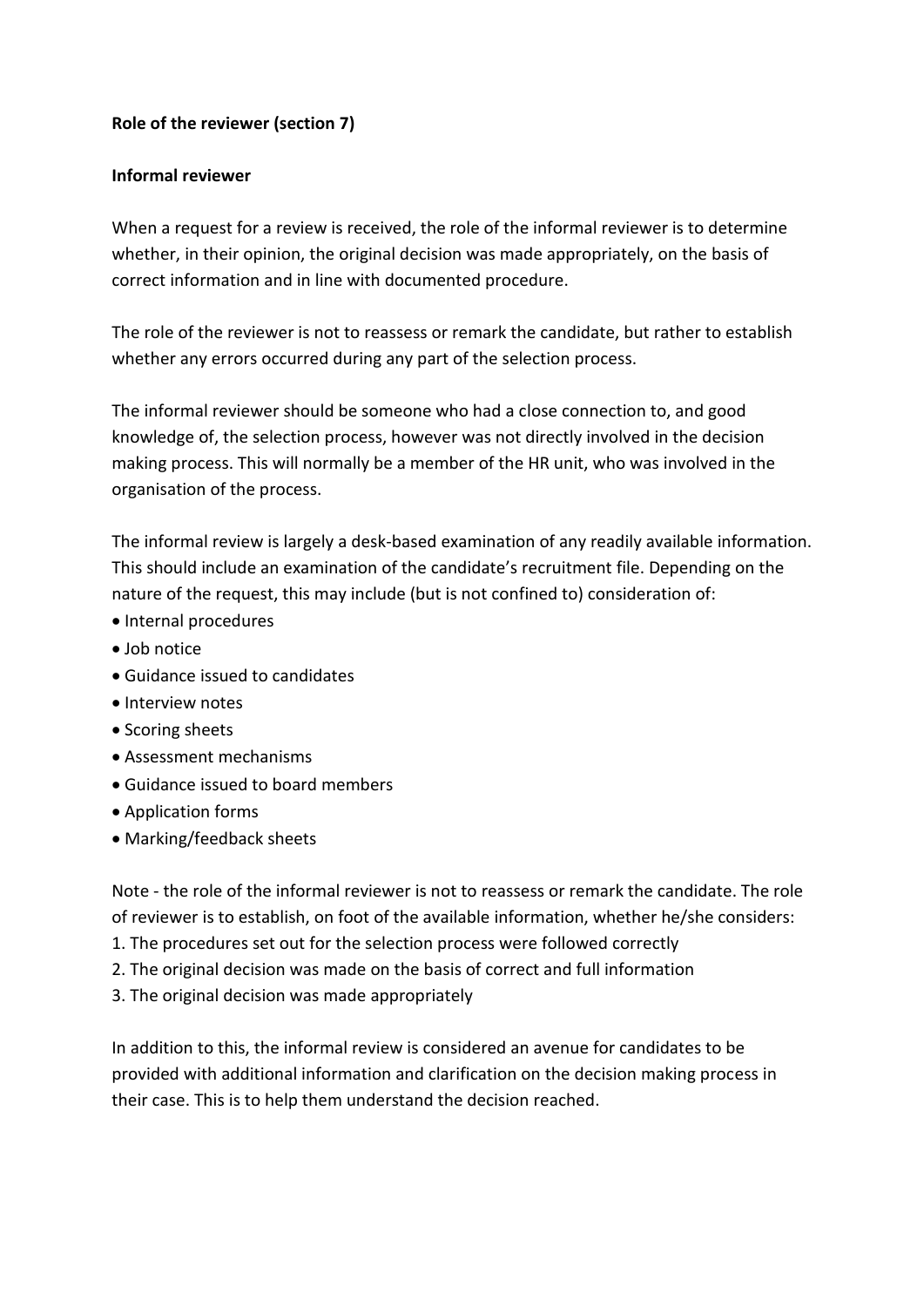In this regard, the informal stage may often involve a telephone conversation or a meeting between the informal reviewer and the candidate. This gives the reviewer and the candidate an opportunity to:

- Discuss in greater detail why they believe the decision was incorrect
- Talk about the procedures followed and the information that was assessed during the process

 Consider whether they think the decision was still incorrect, having been provided with more information

Following an examination of the relevant information the reviewer will issue a decision on the informal review. The review will make a decision as to whether to uphold the original decision or not. This should be issued in writing and should be supported with a brief explanation as to how it was reached. The reviewer's decision will be considered by the HR unit in the first instance. Where an informal reviewer has decided to not uphold the original decision, a decision must be made by the HR unit on appropriate next steps. Such steps can only be determined on a case by case basis, however may include:

- Correcting administrative/accounting errors
- Correcting marking/panel placement on foot of errors
- Reconvening the selection board on foot of missed information

Following this, a copy of the informal decision should issue to the candidate from the HR unit, including additional information on next steps, where relevant.

# **Formal reviewer**

When a request for a formal review is received, the role of the formal reviewer is to again determine whether they consider the original decision was made appropriately, on the basis of correct information and in line with documented procedure.

Similar to the informal, the role of the formal reviewer is not to reassess or remark the candidate, but rather to establish whether any errors occurred during the selection process. The formal reviewer should be completely independent of the selection process.

This will normally be another person within the organisation, outside of the HR/competitions unit, who has an understanding of recruitment and selection and the requirements of the Code of Practice. In some cases, the formal reviewers will be an individual outside of the organisation.

The formal review will be a more thorough examination of all relevant available information. While the particular examination will vary from case to case, formal reviews are likely to include: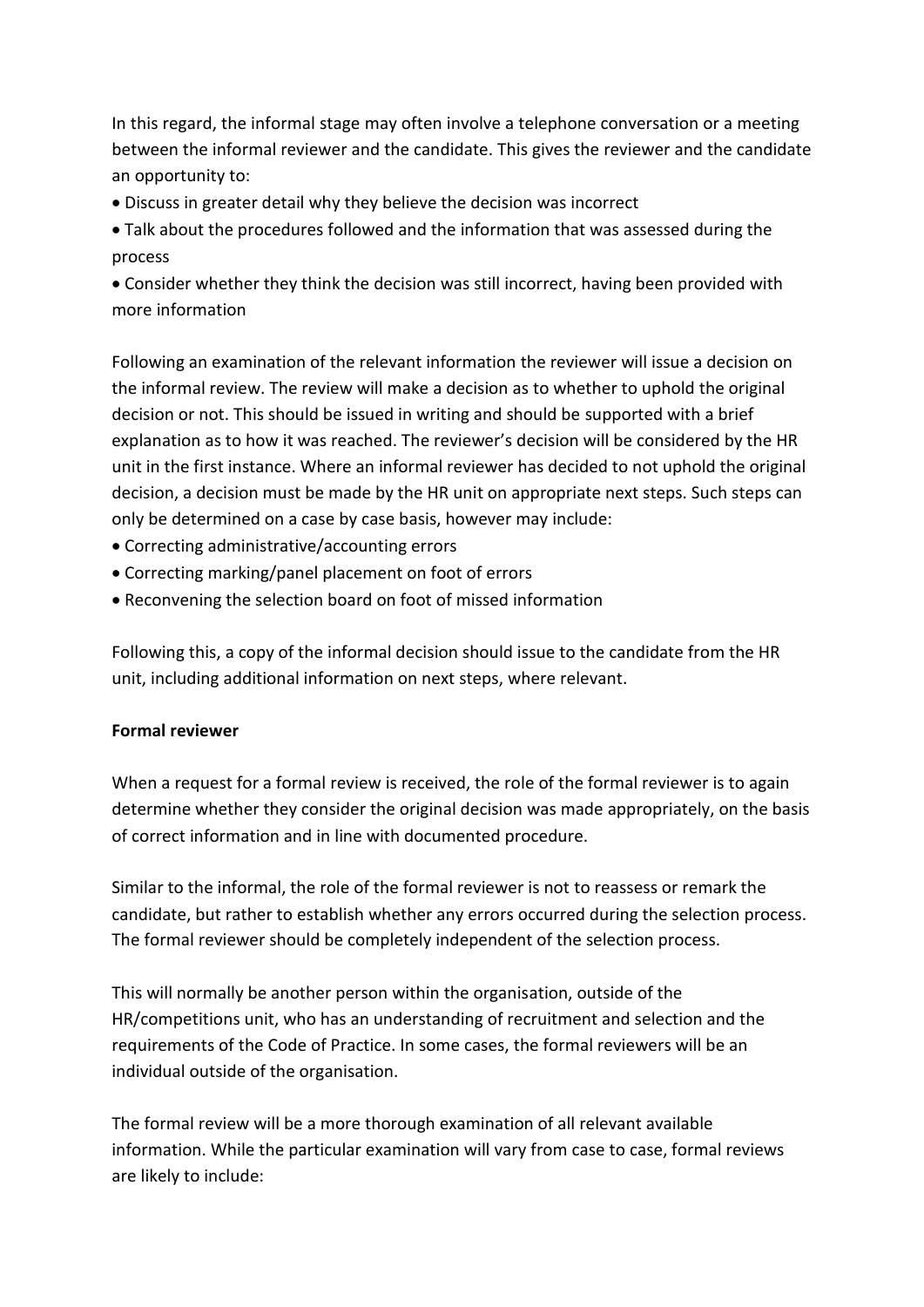- Meeting with the complainant
- Meeting with selection board members
- Meeting with relevant members of the HR unit
- An examination of the candidate's recruitment file
- An examination of the procedures in place supporting the process

Depending on the nature of the request, the documentation considered may include (but is not confined to):

- Internal procedures
- Job notice
- Guidance issued to candidates
- Interview notes
- Scoring sheets
- Assessment mechanisms
- Guidance issued to board members
- Application forms
- Marking/feedback sheets

Note - the role of the formal reviewer is not to reassess or remark the candidate. The role of reviewer is to establish, on foot of the available information, whether they consider:

- 1. The procedures set out for the selection process were followed correctly
- 2. The original decision was made on the basis of correct and full information
- 3. The original decision was made appropriately

Following an examination of all relevant information the reviewer will issue a decision on the formal review. The reviewer will make a decision as to whether to uphold the original decision or not.

The formal review decision should be issued in writing and should be supported by detailed information outlining:

- The basis of the review request
- How the review process was carried out
- All relevant information taken into account
- The formal decision
- The basis on which the decision was reached

The reviewer's decision will be considered by the HR unit in the first instance. Where a formal reviewer has decided to not uphold the original decision, a decision must be made by the HR unit on appropriate next steps. Such steps can only be determined on a case by case basis, however may include: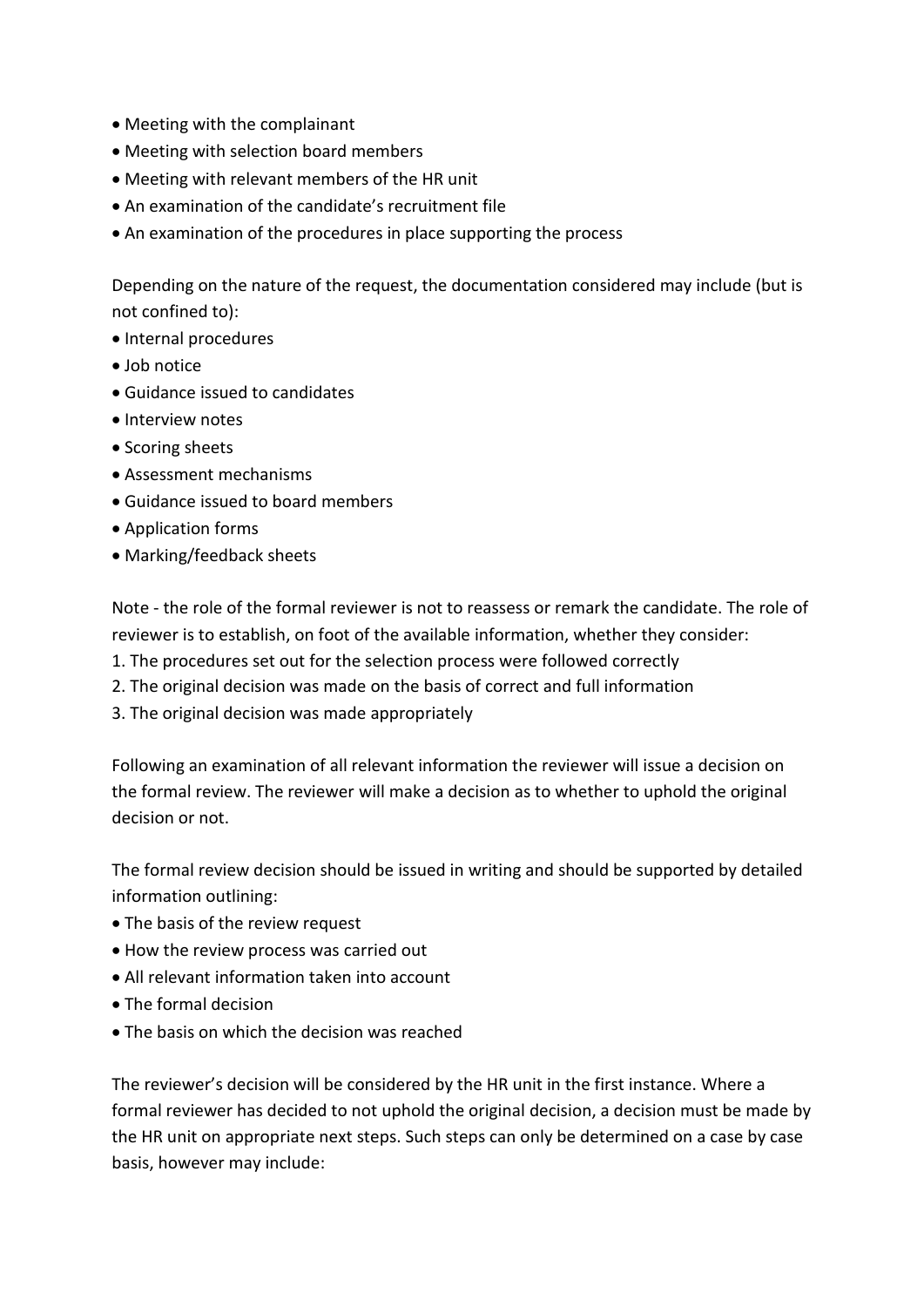- Correcting administrative/accounting errors
- Correcting marking/panel placement on foot of errors
- Reconvening the selection board on foot of missed information

Following this, a copy of the formal decision should issue to the candidate from the HR unit, including additional information on next steps, where relevant.

# **Complaints (Section 8)**

If a candidate thinks the selection process was unfair and in breach of the Code of Practice, they can complain under Section 8 of the Code.

If it is found to have been unfair, **the decision will not be reversed**. However, changes may be made to the process to ensure future appointments are fair, consistent and transparent.

There are three stages in the complaint process – informal, formal and appeal to the Commission.

A complaint will usually be handled informally at first. If the candidate is still not satisfied, they can then make a formal complaint. However, in some cases the public body and/or candidate may wish to pursue a formal complaint from the outset. In these cases, both parties should discuss and agree this.

When a candidate makes a complaint, they should say clearly how they believe the appointment process was unfair and identify the part or parts of the Code they believe were breached. Otherwise, their complaint may be dismissed.



A candidate should make their complaint to the HR unit within a reasonable timeframe. On receipt of a complaint, the public body will appoint an informal reviewer - someone connected with the selection process.

The informal stage often involves a telephone conversation or a meeting with someone linked to the selection process, usually someone in the HR unit. This will give the reviewer and the candidate an opportunity to:

 Discuss in greater detail why the candidate thinks the selection process was unfair and identify the part or parts of the Code of Practice they believe were breached

 Talk about the procedures followed and the assessment process that led to the public body's decision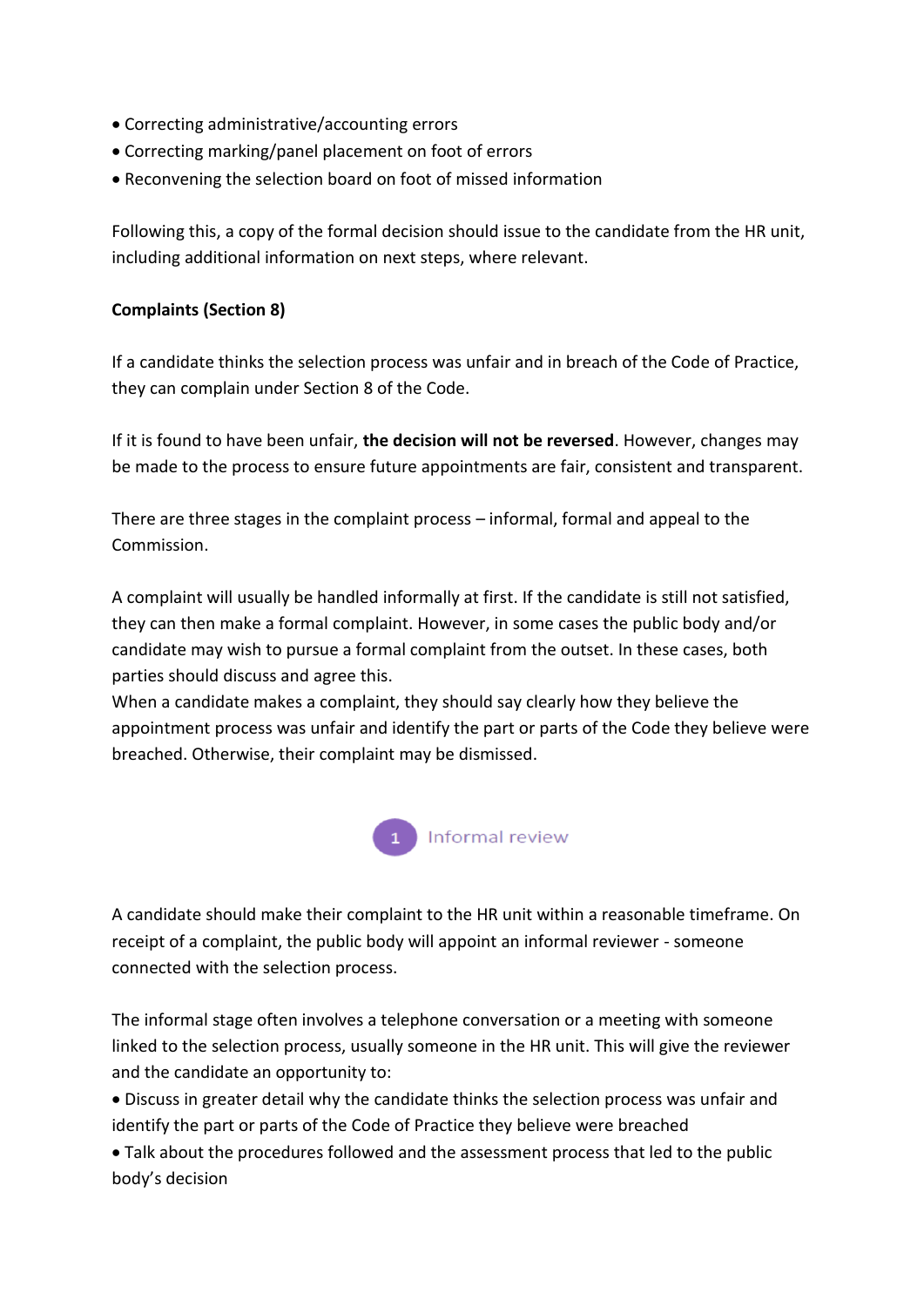Consider whether the candidate still thinks there was a breach of the Code, having been given more information

The reviewer will make an initial decision about the fairness of the process and whether there was a breach of the Code of Practice. The public body will then decide if any action should be taken. If a candidate is not happy with the outcome of the informal complaint, they can make a formal complaint.



A candidate must make a formal complaint within **five working days** of the outcome of the informal complaint. Candidates should make their complaint to the HR unit.

The public body will appoint an independent reviewer – someone not linked to the selection process. They will examine all of the information available. They may also meet with members of the selection board to discuss aspects of the selection or the assessment processes.

The reviewer will decide if, in their opinion, the selection process was fair or in breach of the Code. If the process is found to have been unfair, they may recommend changes to future processes. The public body will then decide if any action should be taken. Candidates should be told the result of the formal complaint within **twenty-five working days**. The public body should keep candidates informed of any delays. If candidates are not happy with the outcome, they can appeal to the Commission.



Candidates must appeal within **ten working days** of the outcome of the formal complaint. On receipt of an appeal, the Commission will examine all relevant information. It will decide if the selection process was fair and in keeping with the Code of Practice. Where a breach is found to have occurred, it will either recommend or direct the public body to amend its' selection processes. The Commission's decision can be challenged only through judicial review.

# **Timeframes**

The timeframes for making a complaint are as follows: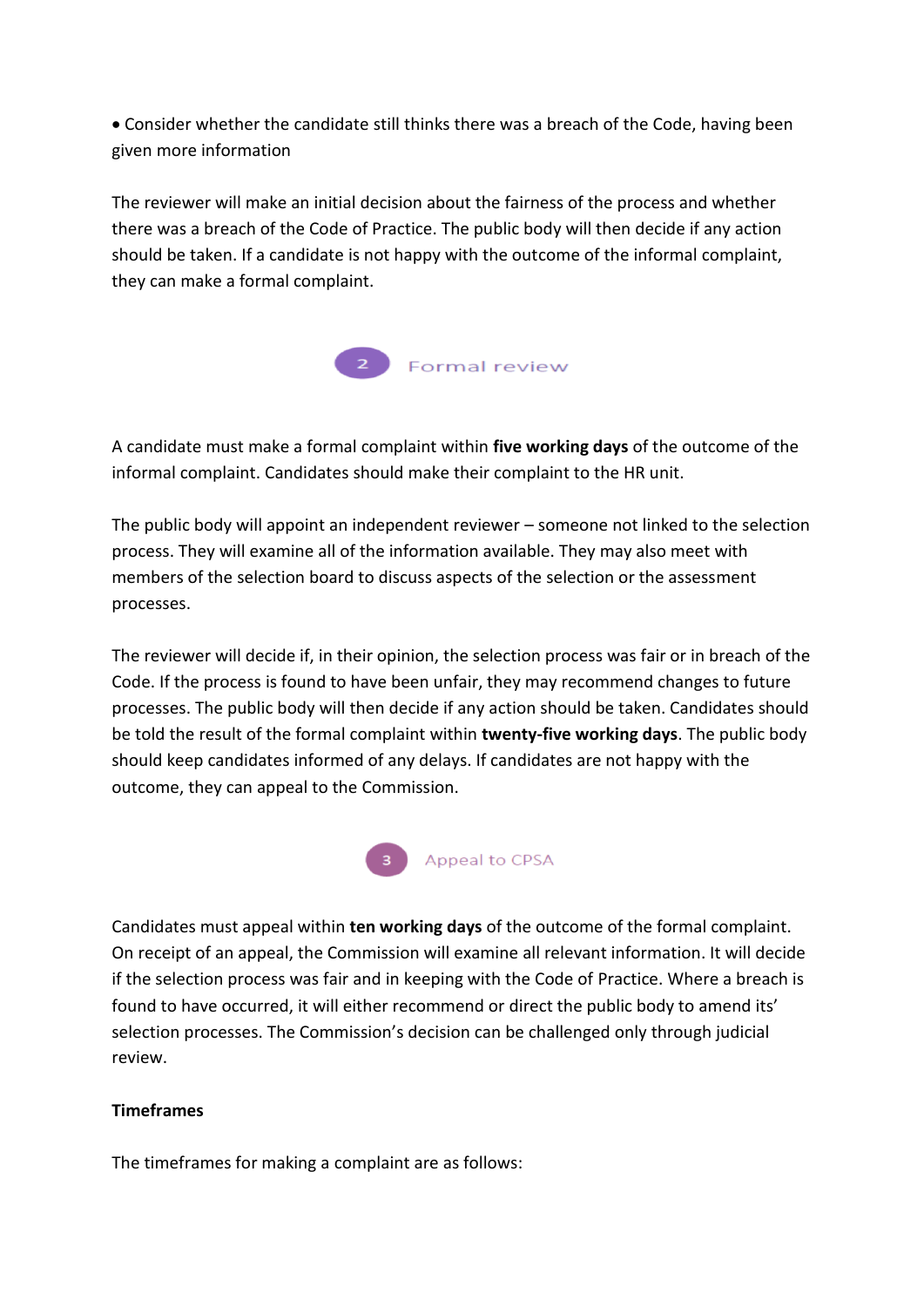- Candidates must make an informal complaint within a reasonable timeframe
- Candidates must make a formal complaint within **five working days** of the informal complaint decision
- The public body should give candidates the formal complaint decision within **twenty-five working days** of receiving their request
- Candidates must appeal to the Commission within **ten working days** of the outcome of the formal review
- If candidates make a complaint outside of these timeframes, they may be refused.

The timelines outlined in the Code are intended as a guidance for public bodies. The Commission accepts and understands that organisations may not be operating to these exact timings and may develop complaint mechanisms and processes that work best for their candidates and business needs. The Commission does however, expect that all candidates have the opportunity of timely access to complaint mechanisms and natural justice.

# **Role of the reviewer (section 8)**

# **Informal reviewer**

When a complaint is received, the role of the informal reviewer is to determine whether they consider that a breach of the Code of Practice occurred during the selection process. A breach of Code of Practice occurs where the selection process is found not to have been carried out in accordance with the principles and standards set out in section 2 of the Code. This means that the selection process was not carried out fairly.

It is essential that any reviewer appointed has a clear understanding of the principles and standards set out in section 2 of the Code and what these mean in practice. When considering individual allegations, it might be useful for reviewer to consider:

- 1. What standard does the allegation relate to?
- 2. What does the standard mean?
- 3. What actions should the public body have taken?
- 4. What actions did the public body take?
- 5. What safeguards/procedures should have been in place?
- 6. What safeguards/procedures were in place?

The informal reviewer should be someone who had a close connection to the selection process, however was not directly involved in the decision making process. This will normally be a member of the HR unit, involved in the organisation of the process. An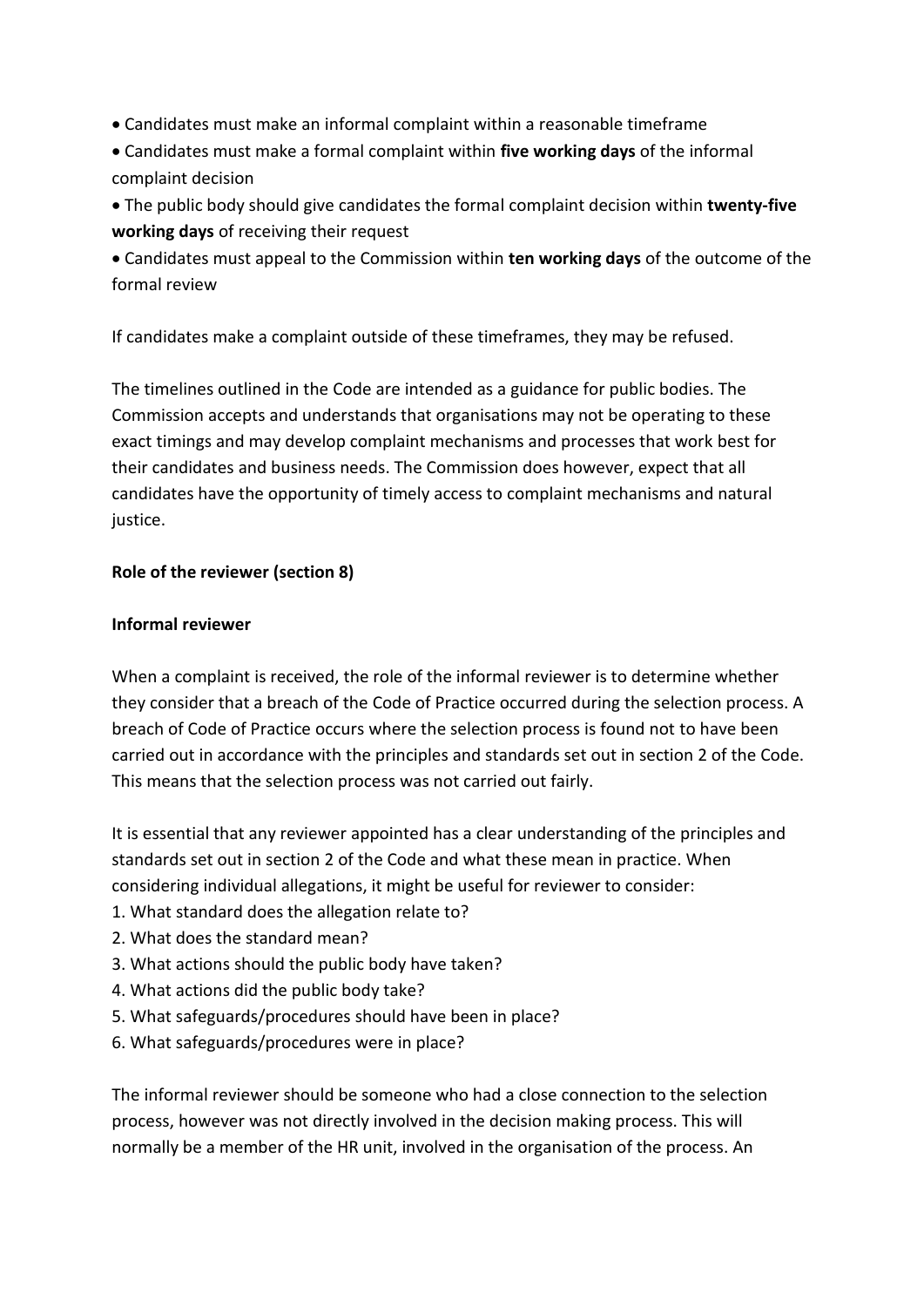informal review will be a largely desk-based preliminary review of readily available information. This will include an examination of the candidate's recruitment file.

Depending on the nature of the request, this may include (but is not confined to) consideration of:

- Internal procedures
- $\bullet$  Iob notice
- Guidance issued to candidates
- **·** Interview notes
- Scoring sheets
- Assessment mechanisms
- Guidance issued to board members
- Application forms
- Marking/feedback sheets

The informal review is also considered an avenue for candidates to be provided with additional information and clarification on the decision-making process in their case. This is with a view to helping them better understand the decision reached.

In this regard, the informal stage will often involve a telephone conversation or a meeting between the information reviewer and the candidate. This gives the reviewer and the candidate an opportunity to:

 Discuss in greater detail why they believe a breach of the Code of Practice occurred/the selection process was not fair

 Talk about the procedures followed and the information that was assessed during the process

 Consider whether they still think the selection process was unfair, having been provided with more information

Following an examination of the relevant information (and telephone conversation or meeting) the reviewer will issue a decision on the informal review. The reviewer will make a decision as to whether they consider a breach of the Code of Practice has occurred or not. This should be issued in writing and should be supported with a brief explanation as to how it was reached.

The reviewer's decision will be considered by the HR unit in the first instance. Where an informal reviewer has decided that the selection process was not fair, a decision must be made by the HR unit on appropriate next steps. Such steps can only be determined on a case by case basis, however, will likely include amending its selection processes to make sure a breach of the Code does not reoccur. Following this, a copy of the informal decision will issue to the candidate from the HR unit, including additional information on next steps, where relevant.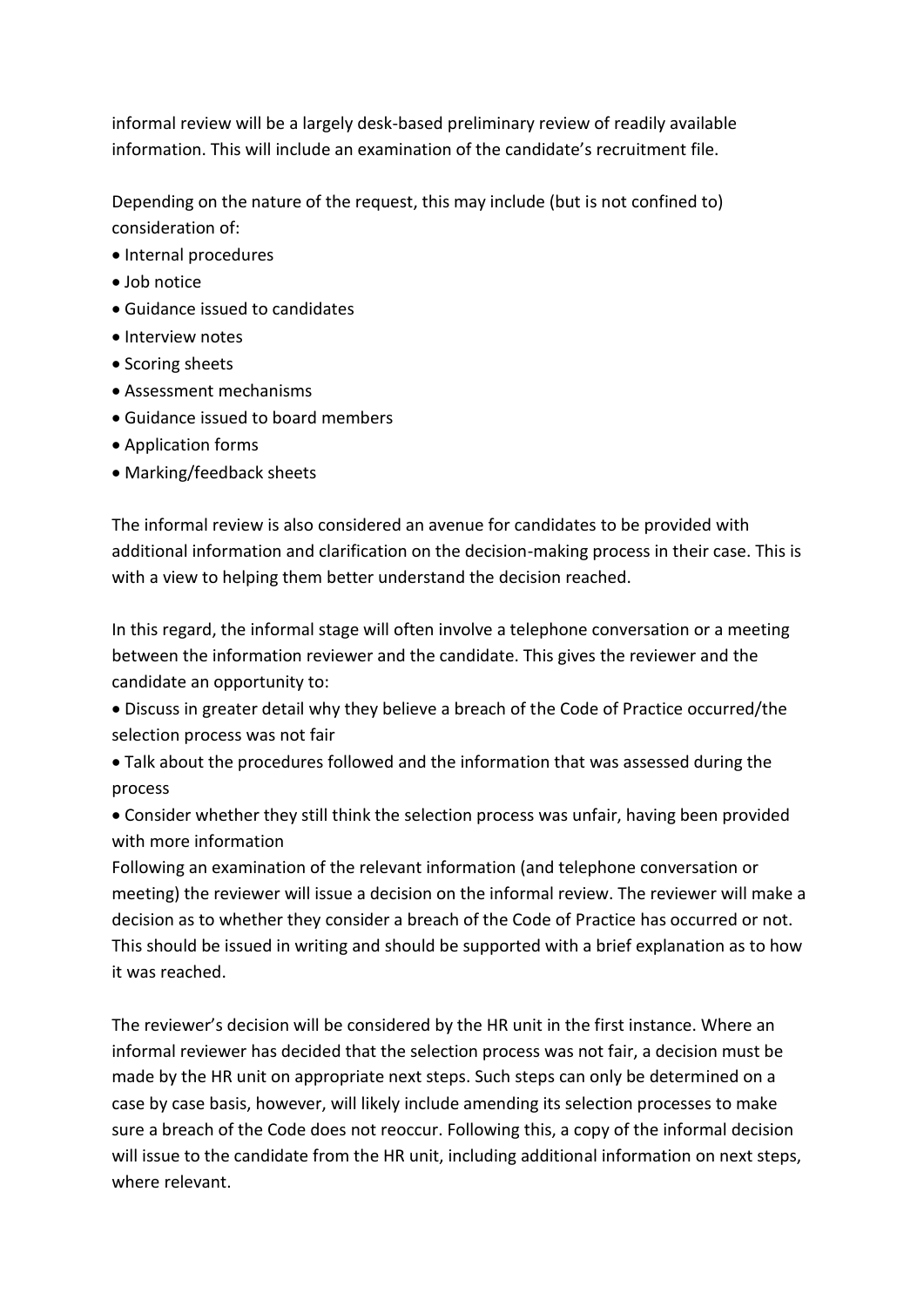### **Formal reviewer**

When a request for a formal review is received, the role of the formal reviewer is to again determine whether, in their opinion, a breach of the Code of Practice occurred during the selection process.

A breach of Code of Practice occurs where the selection process is found not to have been carried out in accordance with the principles and standards set out in section 2 of the Code of Practice. This means that the selection process was not carried out fairly.

The formal review is a more thorough examination of the relevant available information. It is essential that any reviewer appointed has a clear understanding of the principles and standards set out in section 2 of the Code of Practice, and what these mean in practice.

When considering individual allegations, it might be useful for reviewer to consider:

- 1. What standard does the allegation relate to?
- 2. What does the standard mean?
- 3. What actions should the public body have taken?
- 4. What actions did the public body take?
- 5. What safeguards/procedures should the public body have had in place?
- 6. What safeguards/procedures were in place The formal review should be completely independent of the selection process.

The formal reviewer should therefore be someone not connected to the selection process. This will normally be another person within the organisation, not connected with the selection process, but, who has an understanding of recruitment and selection and the requirements of the Code of Practice.

In some cases, the formal reviewers will be an individual outside of the organisation. While the particular examination will vary from case to case, formal reviews are likely to include:

- Meeting with the complainant
- Meeting with selection board members
- Meeting with relevant members of the HR unit
- An examination of the candidate's recruitment file
- An examination of the procedures in place supporting the process

Depending on the nature of the request, the documentation considered may include, (but is not confined to), consideration of:

- Internal procedures
- Job notice
- Guidance issued to candidates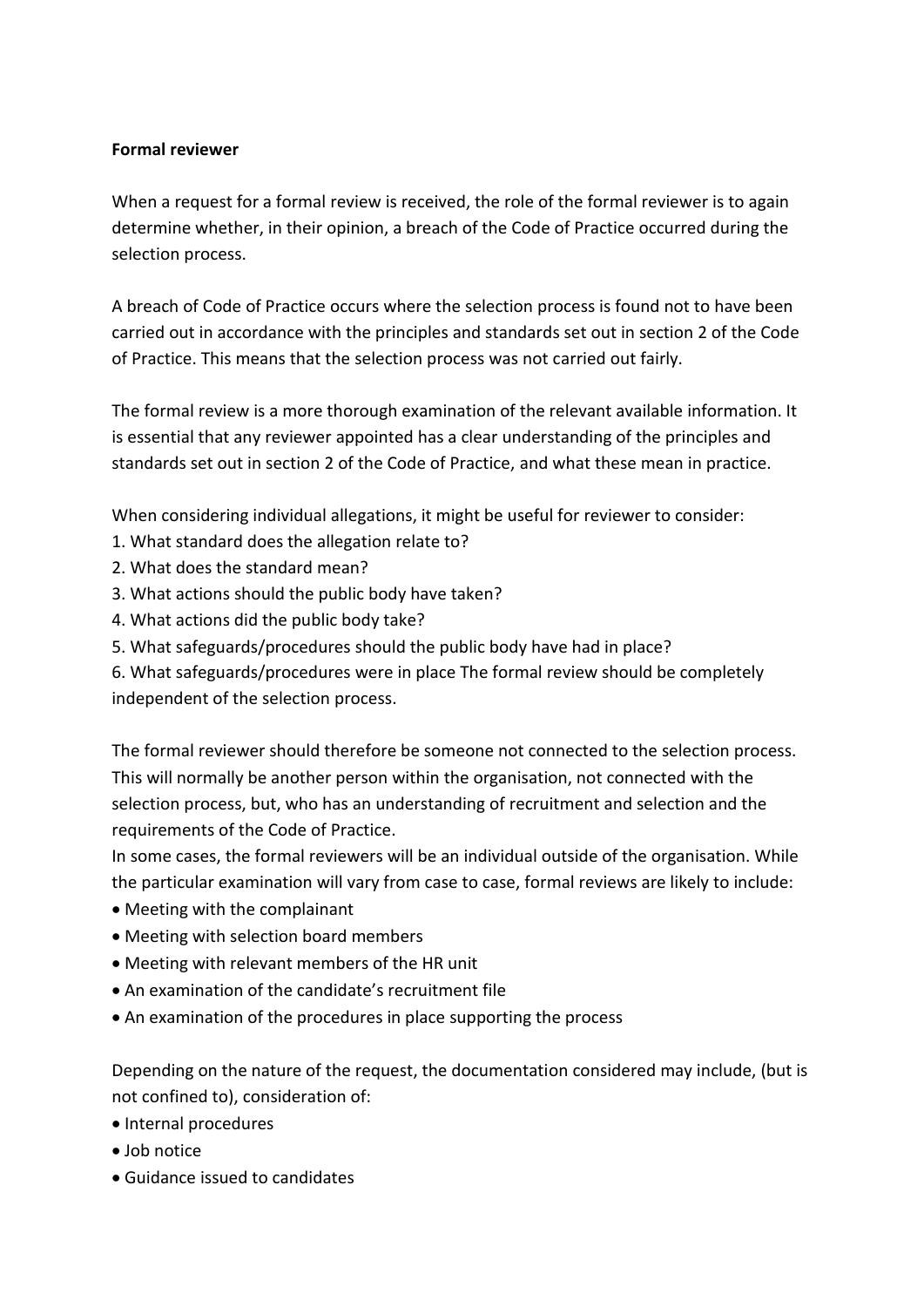- Interview notes
- Scoring sheets
- Assessment mechanisms
- Guidance issued to board members
- Application forms
- Marking/feedback sheets

Following an examination of the relevant information the reviewer will issue a decision on the formal review. The reviewer will make a decision as to whether a breach of the Code of Practice occurred or not. The formal review decision should be issued in writing and should be supported by detailed information outlining:

- The basis of the complaint
- How the examination process was carried out
- All relevant information taken into account
- The formal decision
- The basis on which the decision was reached

The reviewer's decision will be considered by the HR unit in the first instance. Where a formal reviewer has decided that a breach of the Code did occur, a decision must be made by the HR unit on appropriate next steps. Such steps can only be determined on a case by case basis, however, it will likely include amending selection processes to ensure a breach does not reoccur. Following this, a copy of the formal decision should issue to the candidate from the HR unit, including additional information on next steps, where relevant.

#### **What's fair?**

A fair selection process will generally include:

- Clear, unambiguous job specifications
- Unrestrictive eligibility criteria
- Differentiation between essential and desirable requirements
- Shortlisting only on essential (and most desirable) requirements
- Ensuring widest possible, appropriate candidate pool
- Assessment criteria only directly related to requirements
- Objective selection criteria
- Agreed performance indicators, understood by selection boards
- Variety of complimentary assessment mechanisms
- Clear information to candidates and boards
- Training provided to selection boards
- Mechanisms to identify and address conflicts of interest/connections
- Specific and meaningful feedback